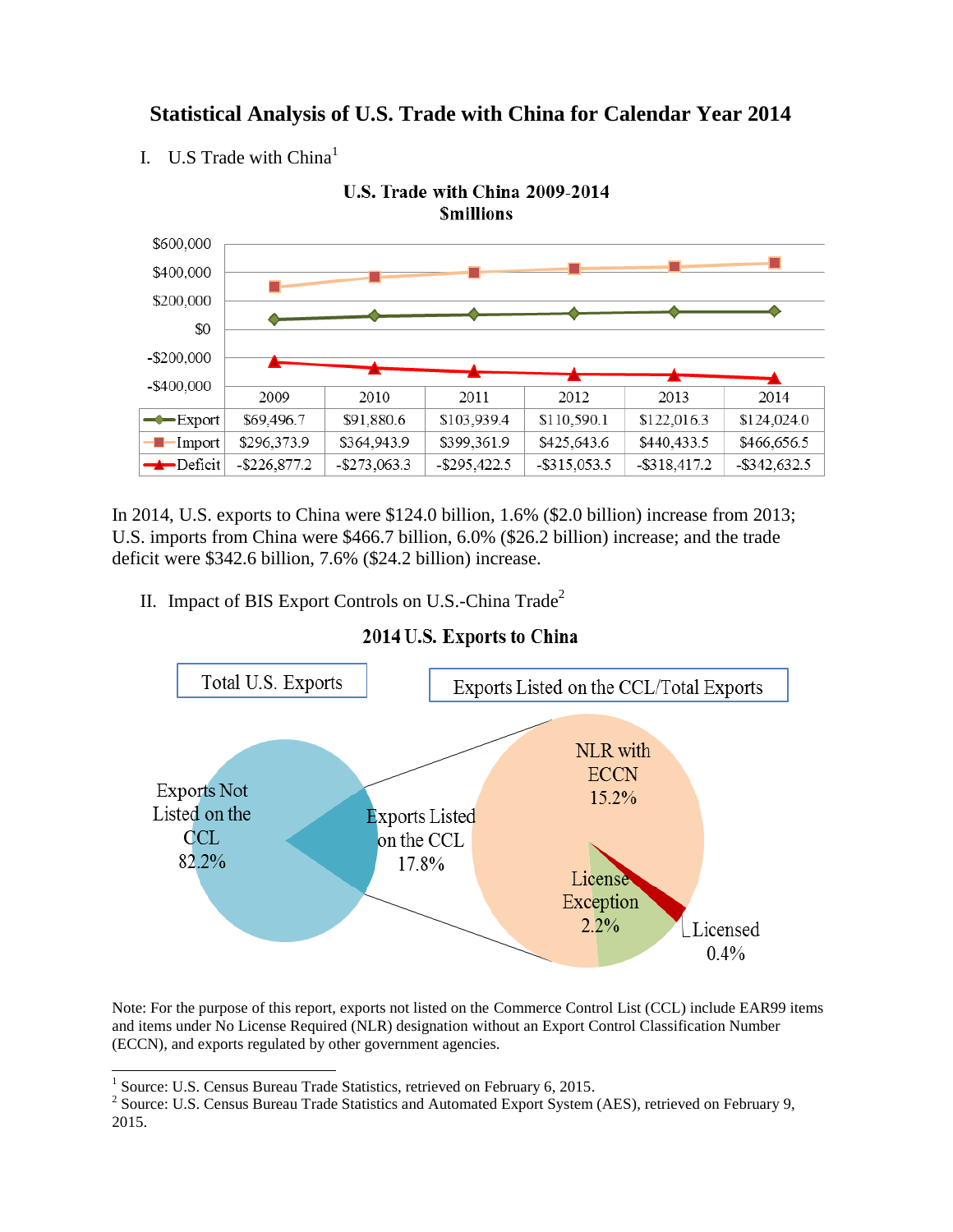Of the \$124.0 billion in U.S. exports to China in 2014, only 0.4% required *a BIS license*.

Of the \$22.1 billion in U.S. exports *of items listed on the Commerce Control List<sup>3</sup> (CCL)* to China, 2.3% required a BIS license in 2014.

Of the \$3.2 billion in U.S. exports *subject to a BIS license requirement* to China in 2014, 84.6% were exported under a BIS license exception.

In 2014, exports to China shipped under a BIS license exception valued \$2.7 billion, of which, \$2.4 billion (86.7% of the total) included Encryption commodities, Software and Technology (ENC), followed by Validated End User Authorization (VEU) at \$212.4 million, 7.8% of the total.



| <b>ENC</b> | Encryption Commodities, Software and Technology                   |
|------------|-------------------------------------------------------------------|
| <b>VEU</b> | <b>Validated End Users</b>                                        |
| <b>RPL</b> | Servicing and Replacement of Parts and Equipment                  |
| <b>CIV</b> | Civil End Users                                                   |
| <b>TMP</b> | Temporary Imports, Exports, Re-exports, and Transfer (in-country) |

<sup>&</sup>lt;sup>3</sup> Items listed on the CCL include licensed, license exceptions and NLR with an ECCN.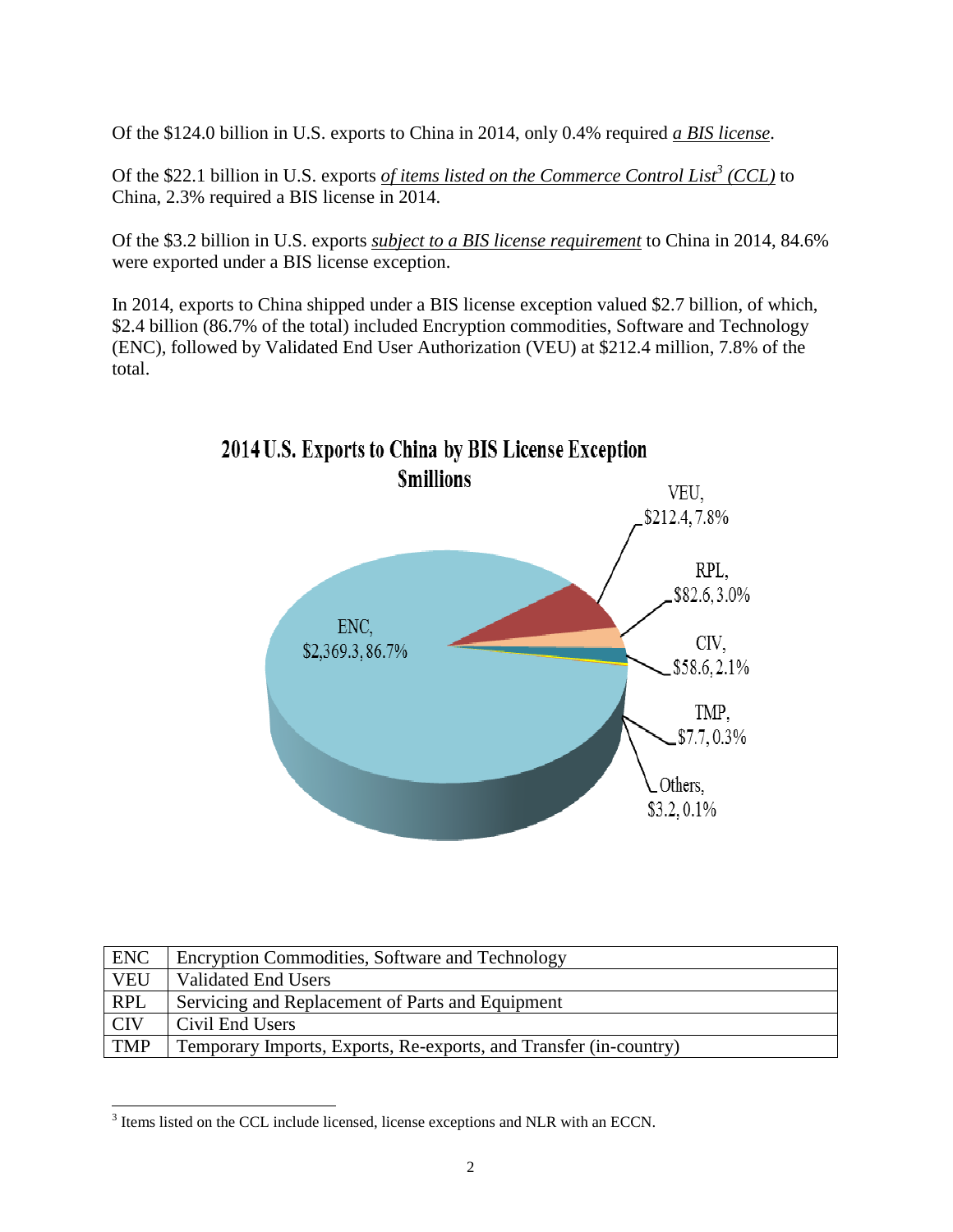## III. 2014 Trends in Exports by ECCN and License Designation<sup>4</sup>

| <b>ECCN</b> | Description                     | Value   |
|-------------|---------------------------------|---------|
|             | Equipment for the manufacturing |         |
| 3B001       | of semiconductor devices or     | \$208.6 |
|             | materials                       |         |
| 3A233       | Mass spectrometers              | \$42.5  |
| 2B001       | Machine tools                   | \$27.2  |
| 3C003       | Organo-inorganic compounds      | \$23.7  |
|             |                                 |         |

*Top Four Exports by ECCNs to China by Value – Licensed (\$millions)*

*Top Four Exports by ECCNs to China by Record Count – Licensed*

| <b>ECCN</b> | Description                     | <b>Record Count</b> |  |
|-------------|---------------------------------|---------------------|--|
|             | Equipment for the manufacturing |                     |  |
| 3B001       | of semiconductor devices or     | 1,874               |  |
|             | materials                       |                     |  |
| 2B230       | Pressure transducers            | 933                 |  |
| 2B350       | Chemical manufacturing          | 562                 |  |
|             | facilities and equipment        |                     |  |
| 3A233       | Mass spectrometers              | 353                 |  |
|             |                                 |                     |  |

*Top Four Exports by ECCNs to China by Value– License Exception (\$millions)*

| <b>ECCN</b>    | Description                                                              | Value            |
|----------------|--------------------------------------------------------------------------|------------------|
| 5A002          | "Information security" systems,<br>equipment and components              | \$2,326.4        |
| 3B001          | Equipment for the manufacturing of<br>semiconductor devices or materials | \$241.3          |
| 9A991<br>5D002 | Aircraft and gas turbine engines<br>Software for information security    | \$73.0<br>\$29.3 |

|             | TOP TOME EXPORTS BY LOCAS TO CHINA BY VANIE TYLEN (PHINNONS) |            |
|-------------|--------------------------------------------------------------|------------|
| <b>ECCN</b> | Description                                                  | Value      |
| 9A991       | Aircraft and gas turbine engines                             | \$12,656.6 |
| 5A992       | Low-level information security<br>systems and equipment      | \$1,836.3  |
| 5A991       | Telecommunication equipment                                  | \$1,064.2  |
|             | Equipment not controlled by 3B001                            |            |
| 3B991       | for the manufacture of electronic                            | \$493.8    |

components and materials

*Top Four Exports by ECCNs to China by Value – NLR (\$millions)*

 4 Source: AES, retrieved on February 13, 2015.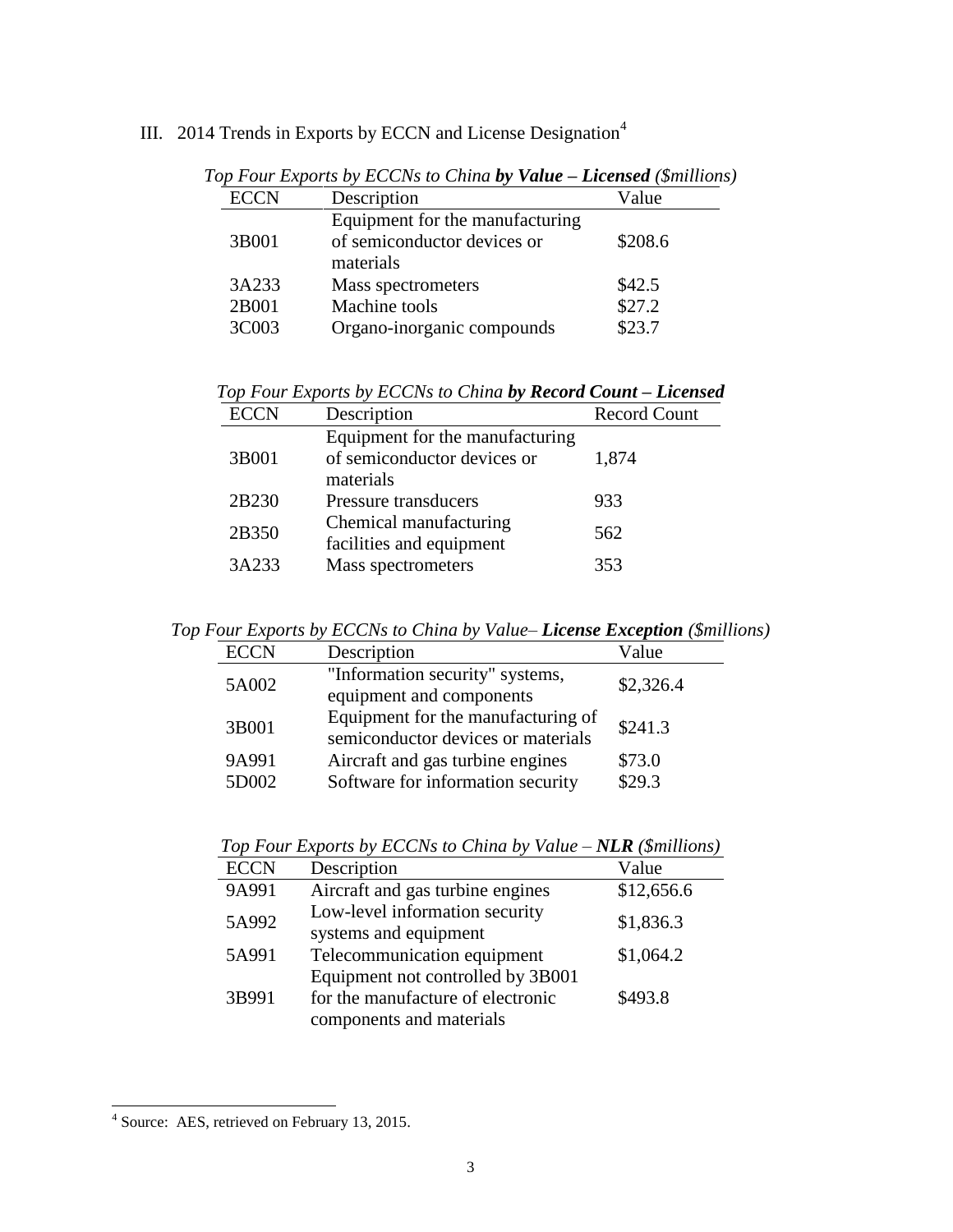

#### U.S. ATP Trade with China 2009 - 2014 **Smillions**

In 2014, U.S. ATP exports to China valued \$30.8 billion, a 6.0% (\$1.7 billion) increase from 2013; U.S. ATP imports from China were \$154.6 billion, a 5.9% (\$8.6 billion) increase; and the trade deficit was \$123.7 billion, a 5.9% (\$6.9 billion) increase.

| <b>ATP Exports to China (\$millions)</b> |        |        |        |        |        |        |          |             |
|------------------------------------------|--------|--------|--------|--------|--------|--------|----------|-------------|
|                                          |        |        |        |        |        |        | % of the | % change    |
| <b>ATP Category</b>                      | 2009   | 2010   | 2011   | 2012   | 2013   | 2014   | Total    | from $2013$ |
| Biotechnology                            | 124    | 168    | 206    | 284    | 399    | 497    | 1.6%     | 24.6%       |
| Life Science                             | 1,591  | 1,967  | 2,316  | 2,782  | 3,017  | 3,111  | 10.1%    | 3.1%        |
| Opto-Electronics                         | 204    | 463    | 326    | 328    | 401    | 392    | 1.3%     | $-2.2%$     |
| Information & Communications             | 3,570  | 4.041  | 3.801  | 3.920  | 4.681  | 4.619  | 15.0%    | $-1.3%$     |
| Electronics                              | 5,283  | 6,491  | 4,730  | 4.004  | 4.840  | 5,549  | 18.0%    | 14.6%       |
| <b>Flexible Manufacturing</b>            | 786    | 2,286  | 2.049  | 1,995  | 2,649  | 2,436  | 7.9%     | $-8.0\%$    |
| <b>Advanced Materials</b>                | 254    | 214    | 219    | 294    | 181    | 177    | 0.6%     | $-2.2%$     |
| Aerospace                                | 5,356  | 5,787  | 6.418  | 8.440  | 12,638 | 13.977 | 45.3%    | 10.6%       |
| Nuclear Technology                       | 34     | 37     | 74     | 109    | 243    | 67     | 0.2%     | $-72.4%$    |
| <b>Grand Total</b>                       | 17,202 | 21.454 | 20,139 | 22,157 | 29,051 | 30.827 | 100.0%   | 6.1%        |

In 2014, the largest categories of U.S. ATP exports to China were comprised of Aerospace at \$14.0 billion, 45.3% of the total ATP exports; Electronics at \$5.5 billion, 18.0% of the total; and Information and Communications at \$4.6 billion, 15.0% of the total.

Compared with 2013, there were increases of 24.3% in Biotechnology and 10.3% in Aerospace; there were decreases of 72.4% in Nuclear Technology exports.

In 2014, 24.9% (\$30.8 billion) of U.S. exports to China were considered ATP items. Of these, 0.8% required *a BIS license*.

Of the \$2.8 billion in U.S. *ATP exports subject to a BIS license requirement* to China in 2014, 91.1% were exported under a license exception.

 $\overline{\phantom{a}}$ 

<sup>&</sup>lt;sup>5</sup> Source: U.S. Census Bureau Trade Statistics, retrieved on February 6, 2015.

Advanced Technology Products: about 500 of some 22,000 commodity classification codes contain products from a recognized high technology category (e.g., biotechnology).